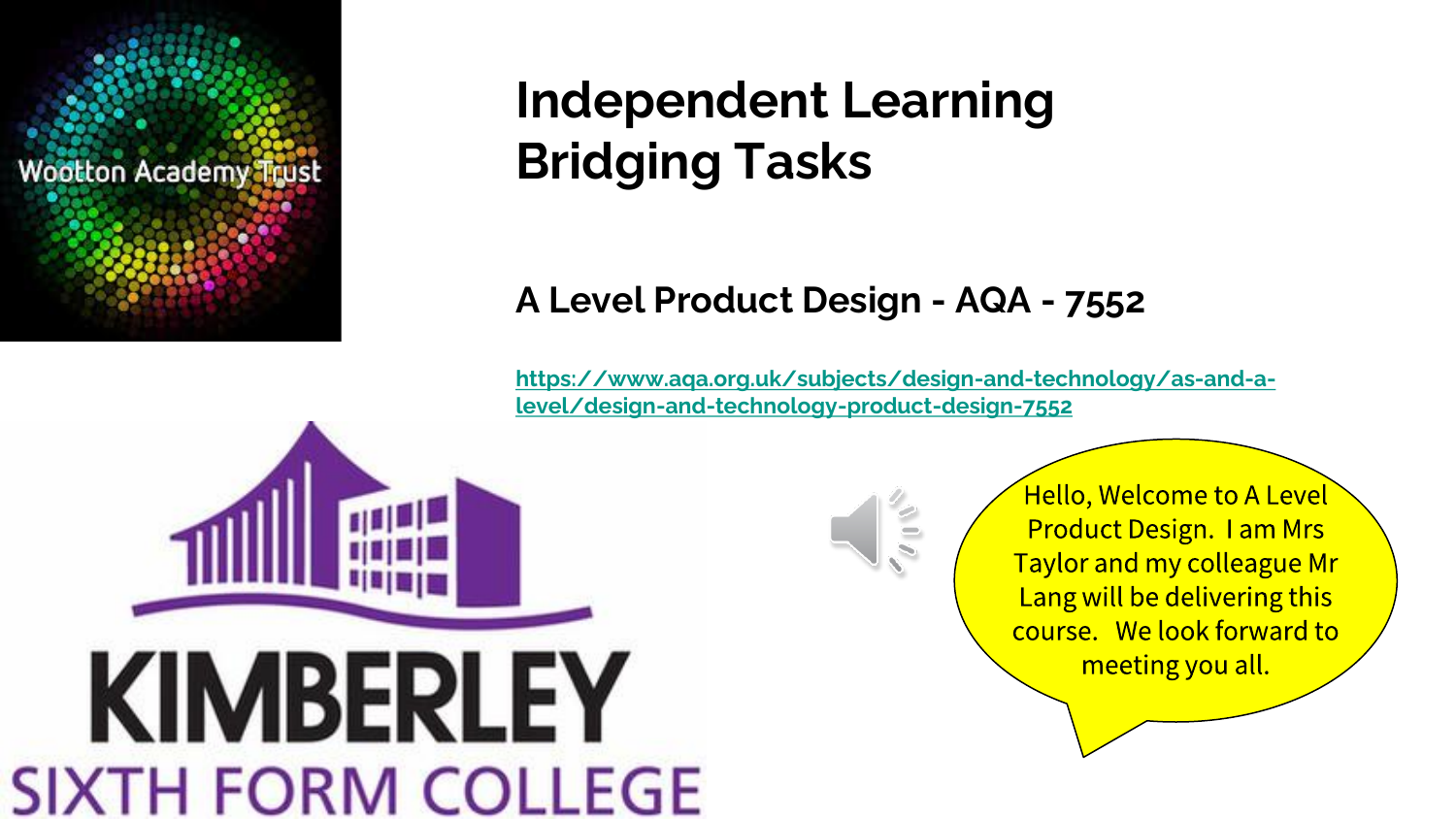

command word to take you to each task. For each task record what you have learnt. You can record with writing, drawing, videos or audio. Create a portfolio, either a powerpoint or on paper. One slide / page for each task, ready to share in september. See an Example [here](#page-2-0)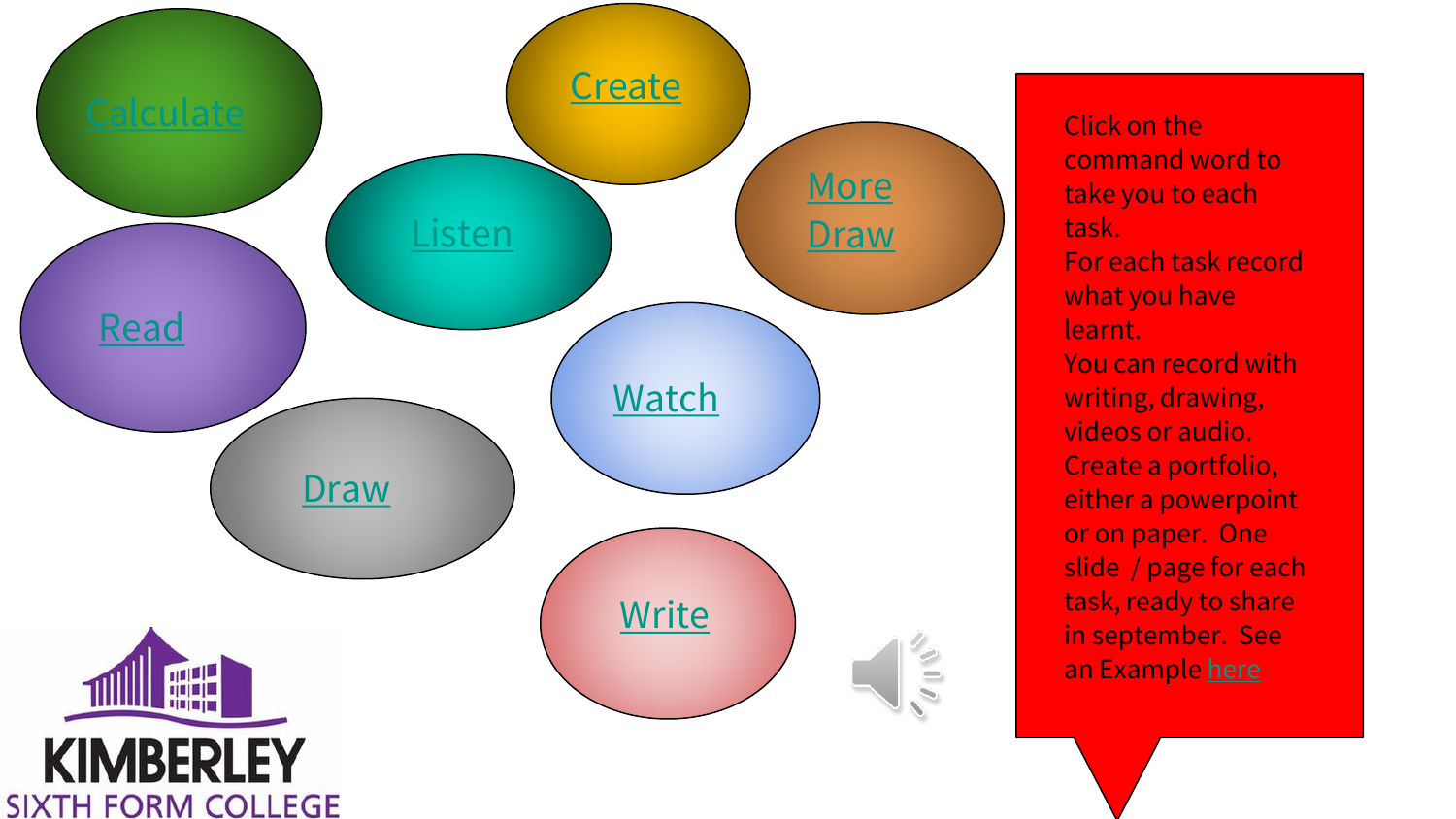<span id="page-2-0"></span>Draw 1.1 Watched the Introductory sketch a day video.<br>Draw chose a simple chair sketch to try first and found it a lot **Task Record Example** 1. I watched the introductory sketch a day video. I easier than I imagined so then had a go at something more challenging.

2.



3. I learnt that starting with a box and 'roughing' out the shape is a really easy way to start simple sketches. I now want to develop this and try more challenging drawings with more curves and uneven shapes.

1. Describe what you did? Include honest reflections of which aspects were easy and which were more challenging.

2.Share the outcome (sketched, screen shots, writing, typing, photos, videos you choose.

3.Explain what you have learnt.

Don't forget to include your name on EVERY page.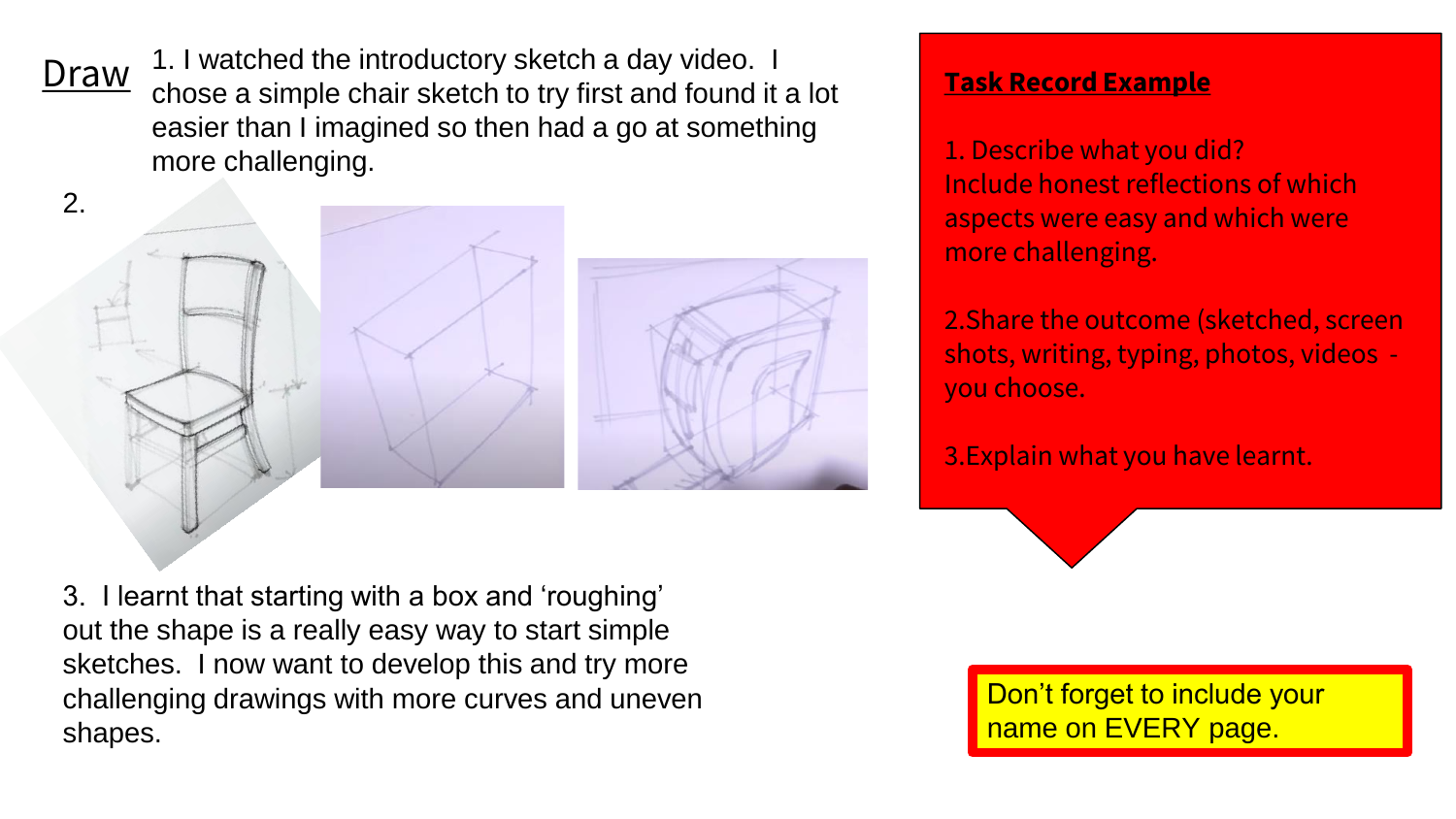<span id="page-3-0"></span>



- 1. Watch the video
- 2. Use the link below to browse tutorials, select a few and have a go. This work should all go into your portfolio. Bring into class in september to share.

## <https://youtu.be/MGt9d5WeBR8>

https://www.sketch-a-day.com/videos



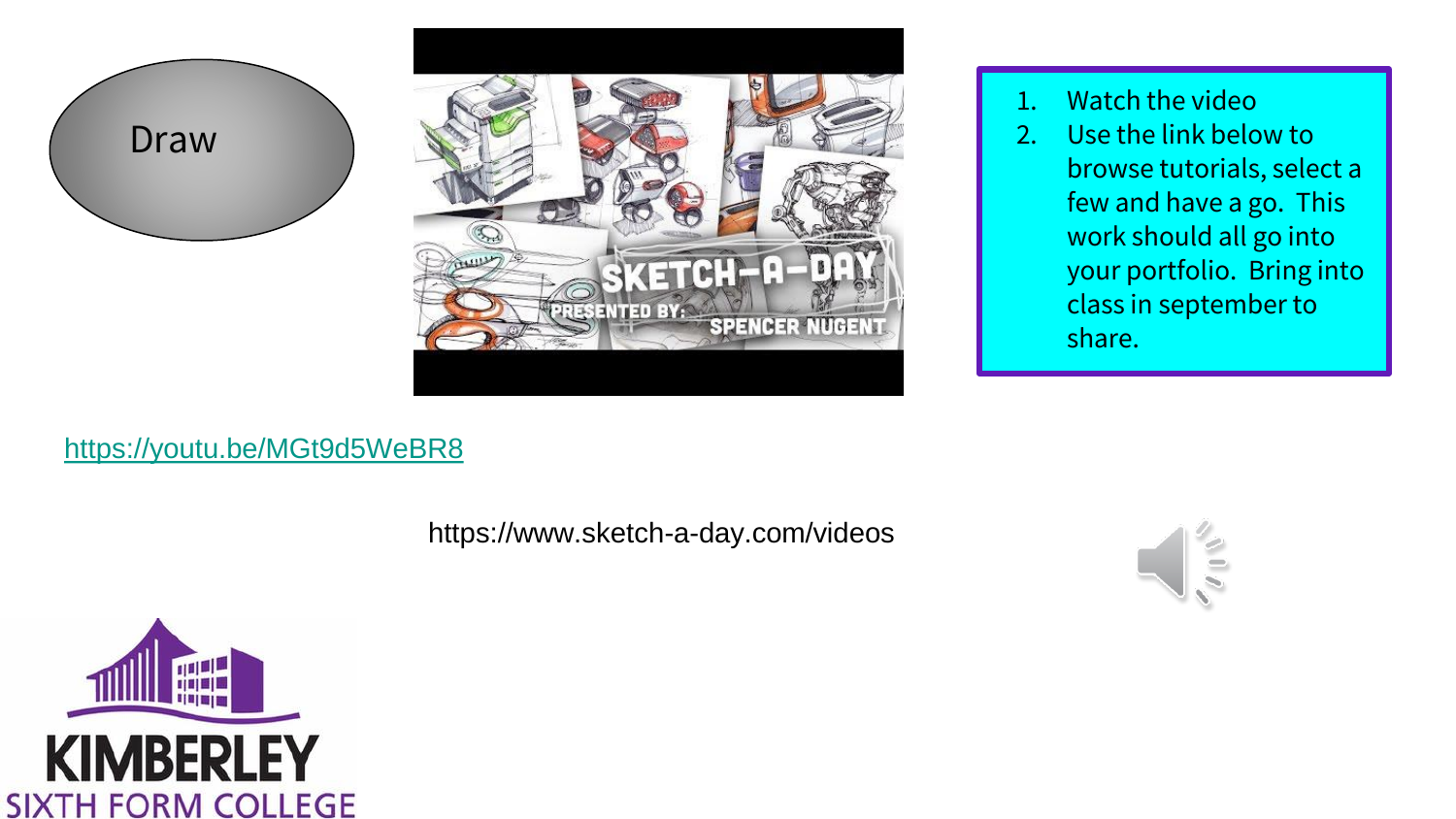<span id="page-4-0"></span>

Read 1. Read this article<br>
Read 1. Read this article<br>
1. Read this article ews-opinion/what-do-we-meandesign

- 
- 2. Identify the key points and bullet note.



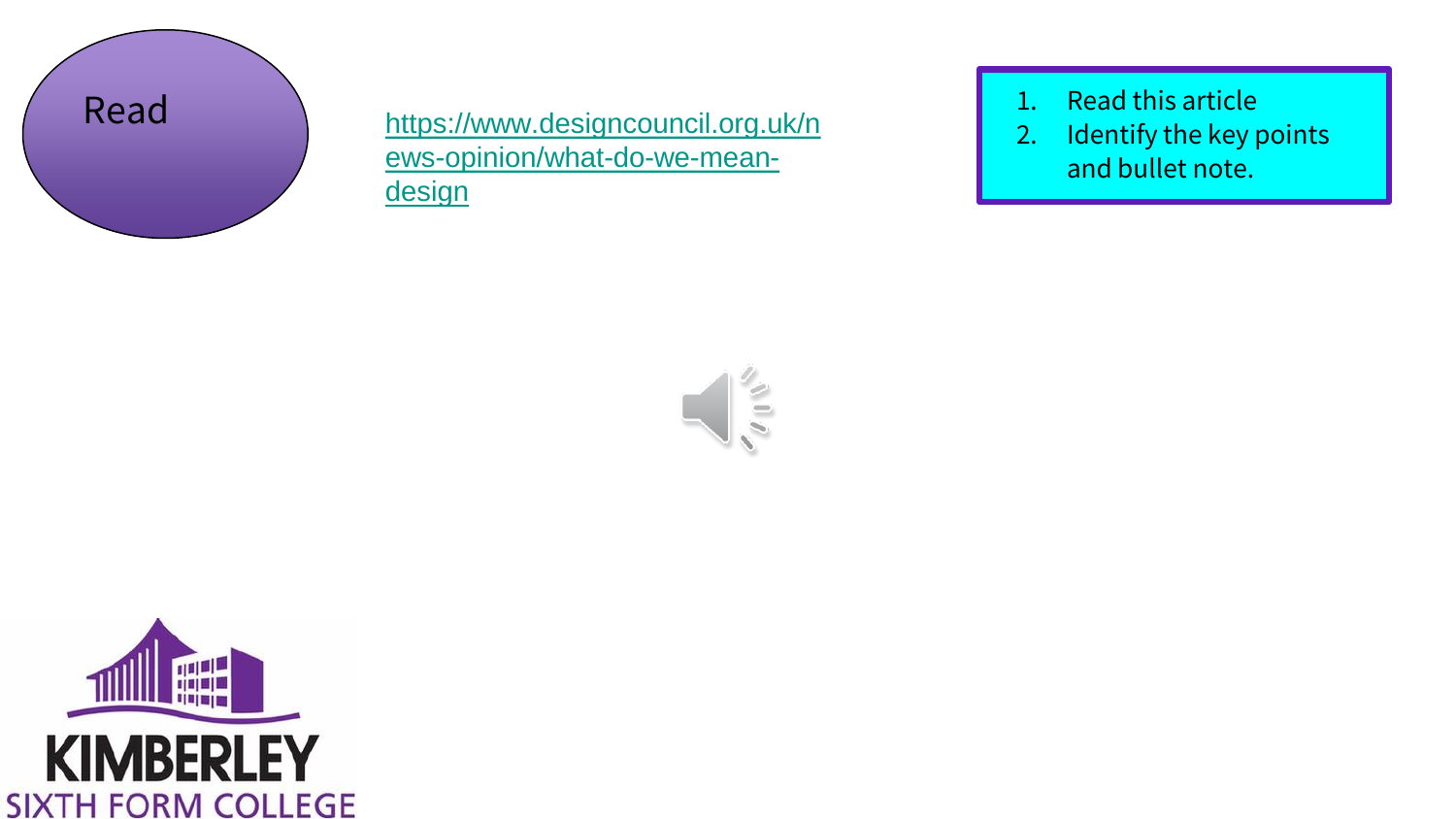<span id="page-5-0"></span>

#### Listen 1. Listen to the podcast [https://www.bbc.co.uk/programmes](https://www.bbc.co.uk/programmes/b03z3l2g) /b03z3l2g



- 
- 2. What are your thoughts? Jot them down or make a voice recording to share in class.



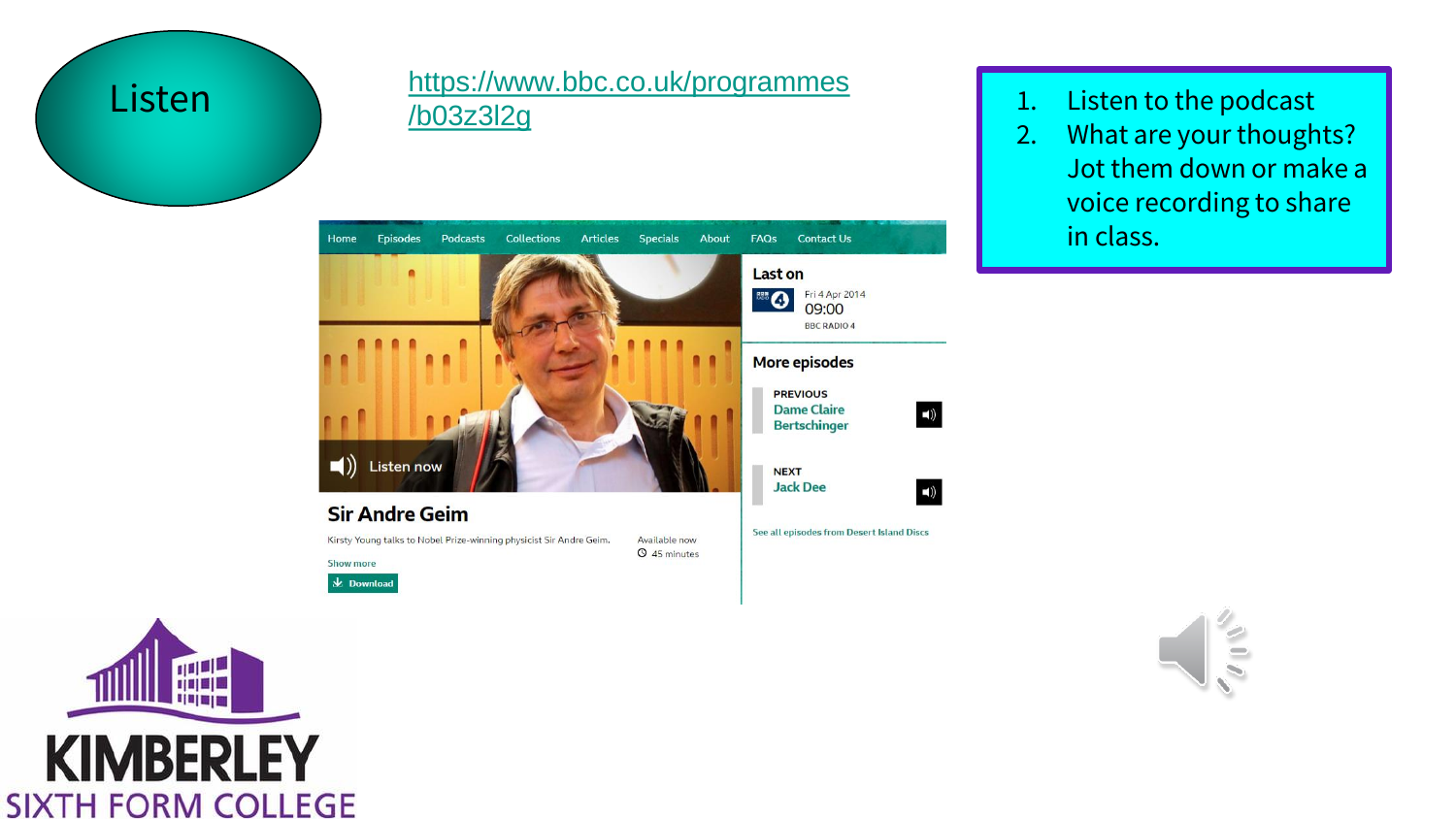<span id="page-6-0"></span>

## Watch x7qPAY9JqE4 and x7qPAY9JqE4 https://www.youtube.com/watch?v=

- 
- 2. Is this iconic? Why?





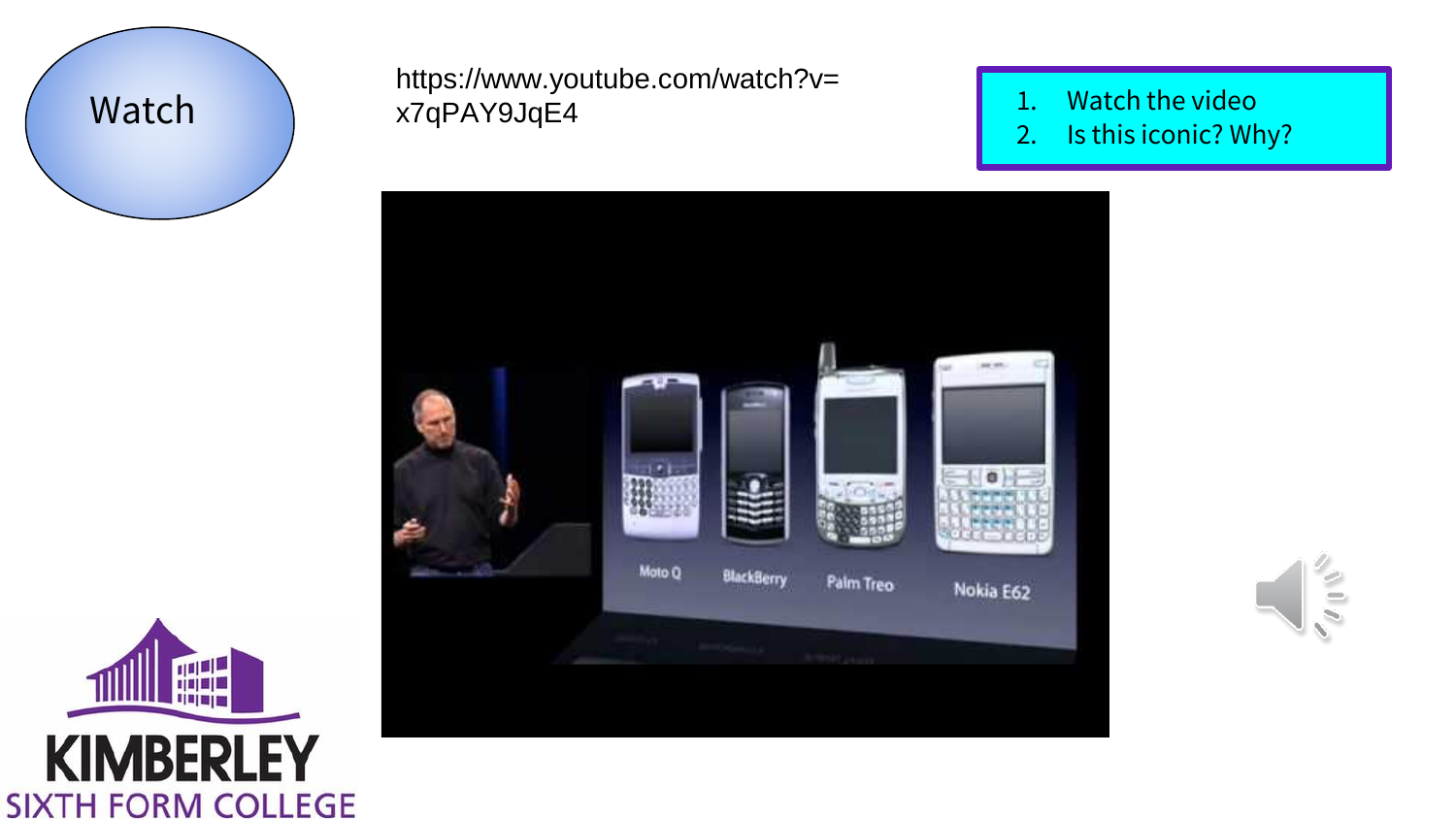<span id="page-7-0"></span>

- parts onto thin card (cereal box turned inside out is ideal.
- 2. Cut out the shapes and slot together to make a 3d object
- 3. Using this technique, develop a range of 3d creatures and characters, take photos to share.

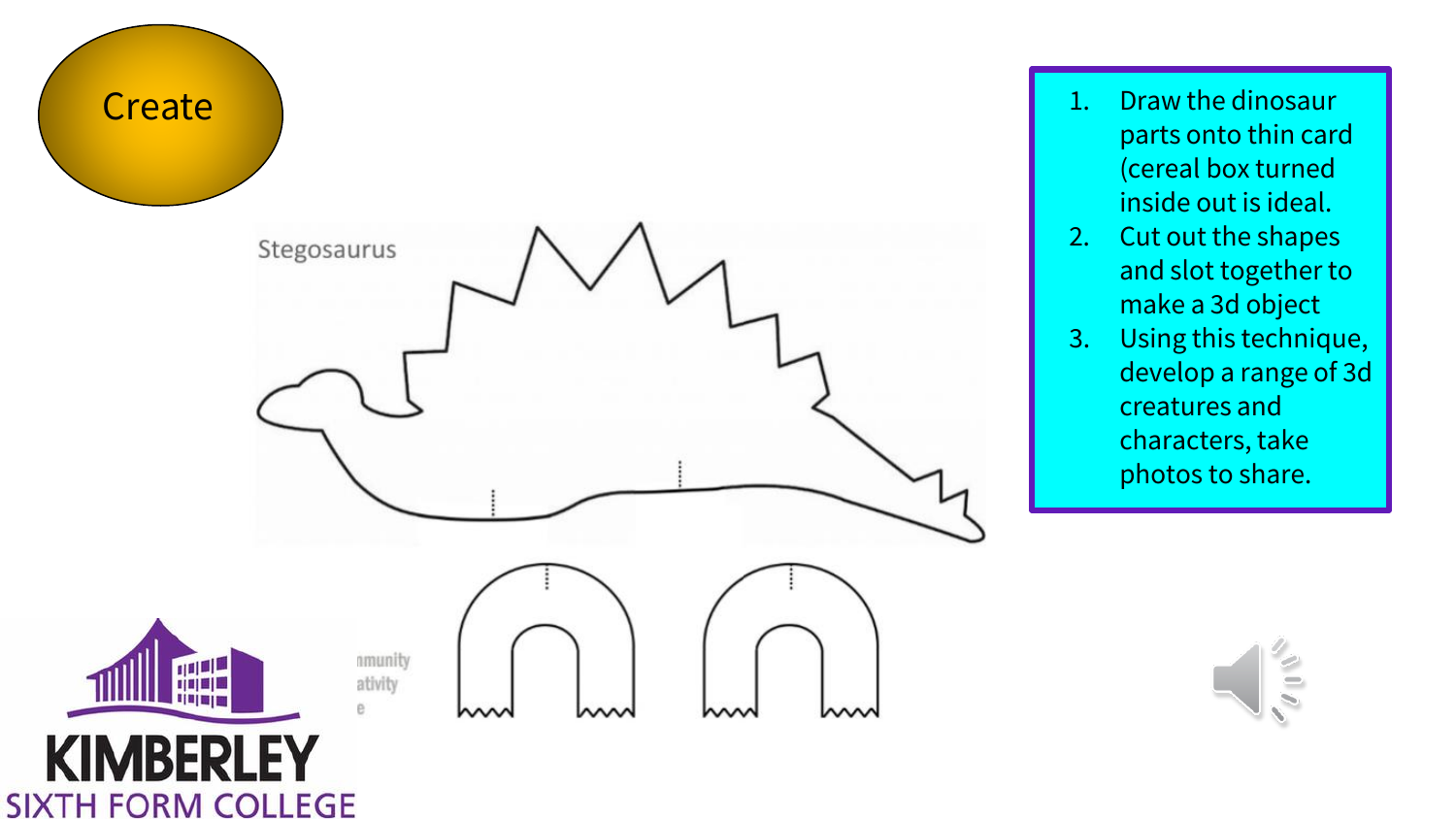<span id="page-8-0"></span>

(a) Explain what you understand by the term iconic design.

In your answer you should refer to at least **four** criteria that could be used to define a product as being an iconic design.

**(14)** 

(b) Describe a product that you believe to be an example of iconic design and show how the product meets the criteria you have given in part (a).

You **must** use sketches in your answer to identify key features.

**(14) (Total 28 marks**

- 1. Read this exam question and the mark scheme
- 2. Create a mind map of iconic design, examples and what makes them iconic



[Markscheme click](#page-9-0) 

here

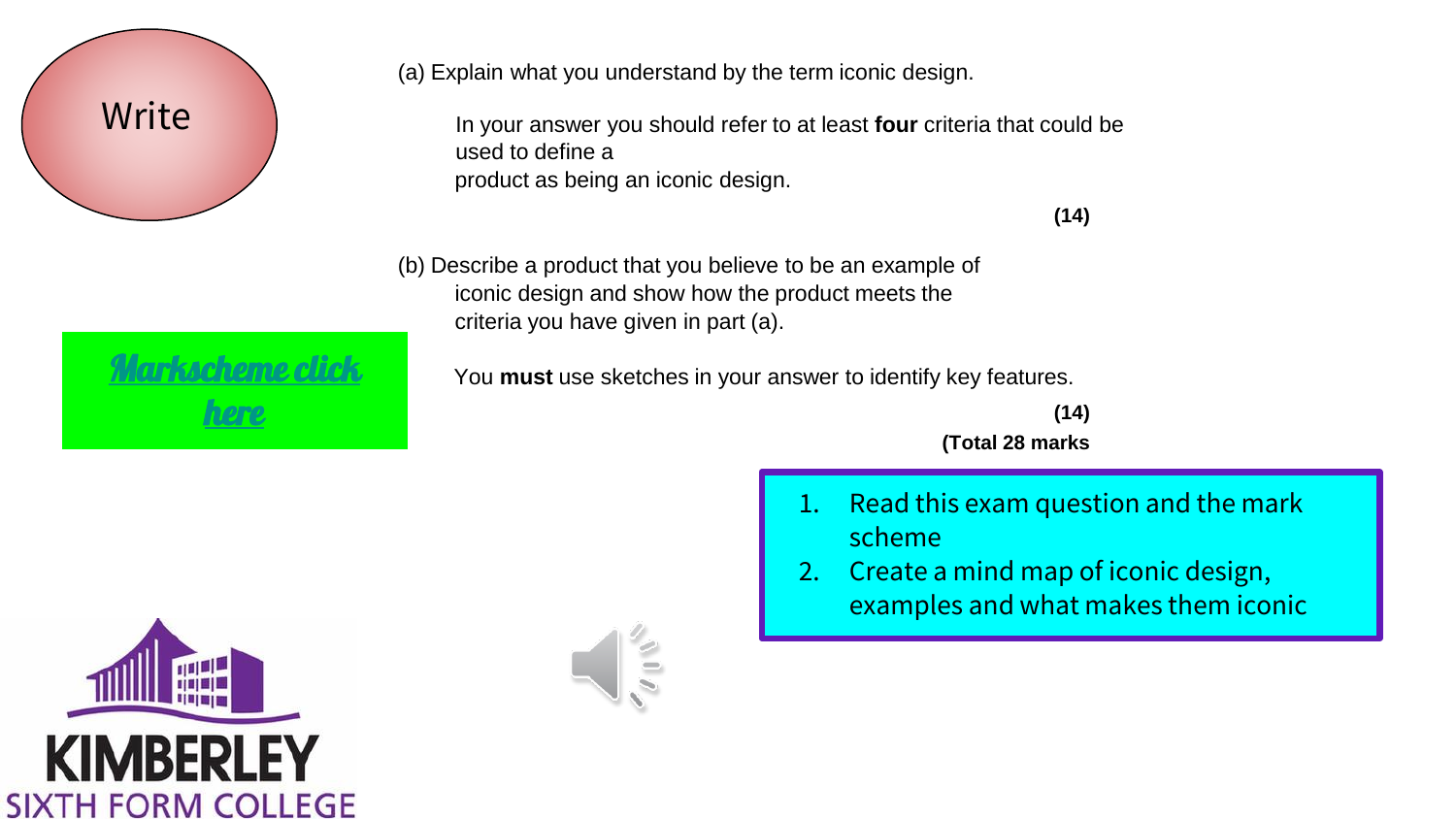# <span id="page-9-0"></span>**MarkScheme**

(a) Candidates may begin / or include a definition of 'iconic design' eg

- Exhibits elements of originality, excellence, utility
- Stands the test of time
- Sets bench marks for others to follow etc.

Anticipate examples being given to support explanations, links to modern design, principles of form / function, innovation / invention.

(b) Example iPod although not yet perceived to be long lasting, has originality, sets bench mark for other MP3 players, status as fashion icon, uses new technology, simple aesthetics etc.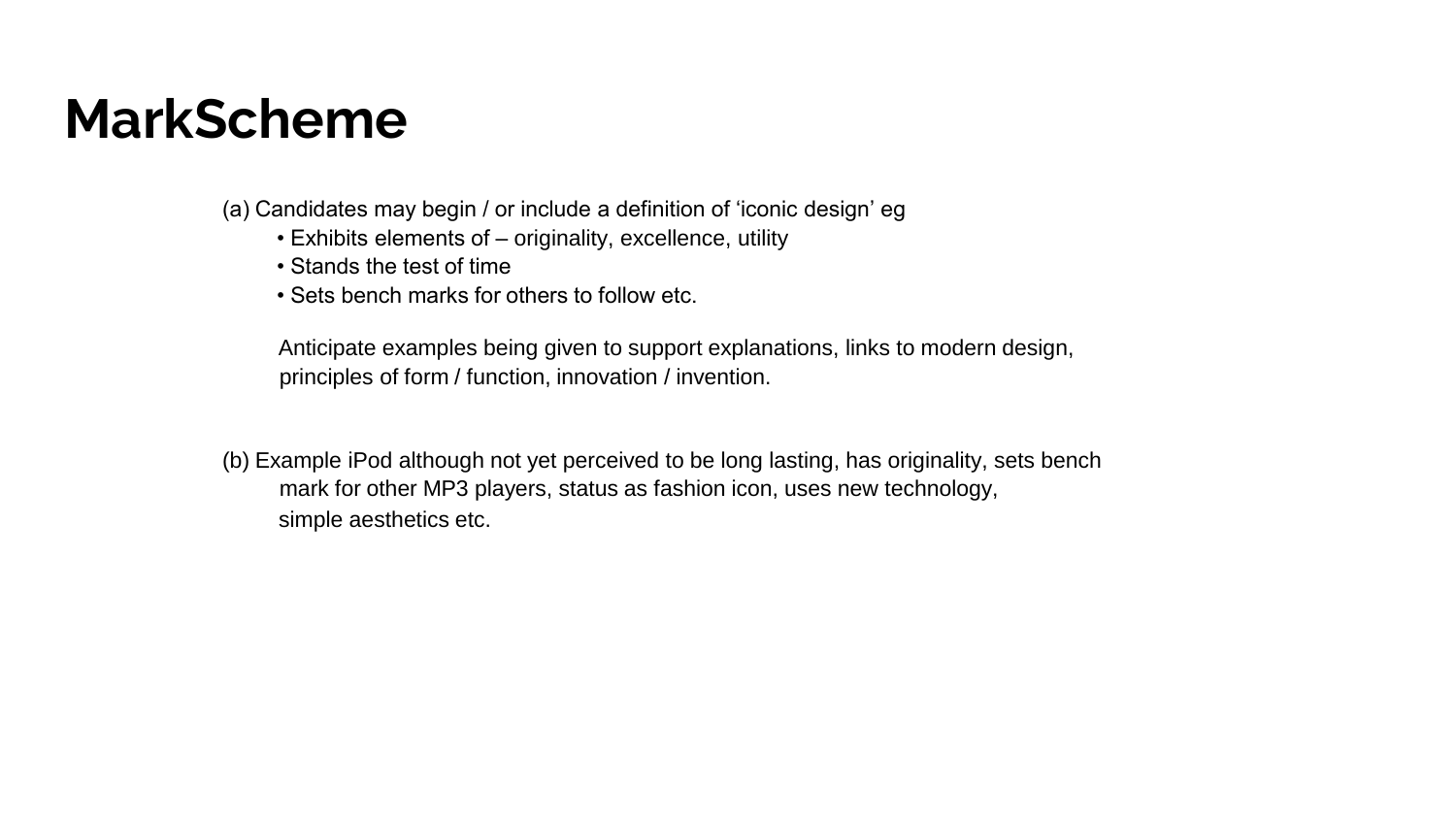<span id="page-10-0"></span>

Calculate 1. Complete the worksheet below [Press here for worksheet](#page-11-0)

 $\sqrt{10}$ 

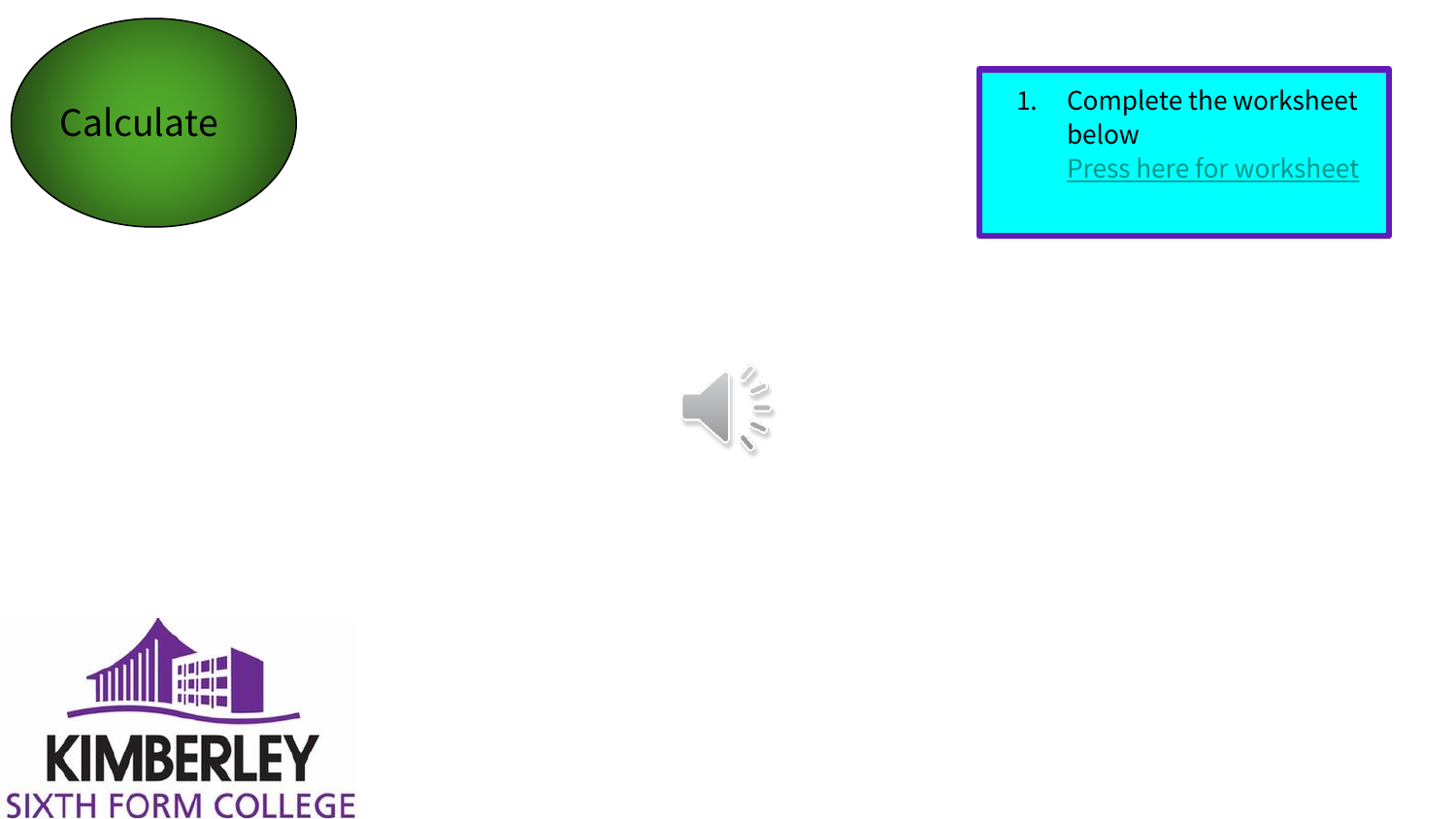<span id="page-11-0"></span>

### **STRETCH & CHALLENGE.**

- Can you name the geometric shapes within your tanagram?
- Can you measure ALL dimensions in (mm) and (cm)?
- Can you work out the area of the shape?
- Can you measure the angles of the shapes using a protractor?



#### **TANAGRAM - INSTRUCTIONS**

- Using a pencil and a ruler draw a series of lines on your piece of paper.
- Cut these out to create a range of different shapes.
- Mix these shapes up and play with different positions to create a product.

Re-draw your tanagrams shape.